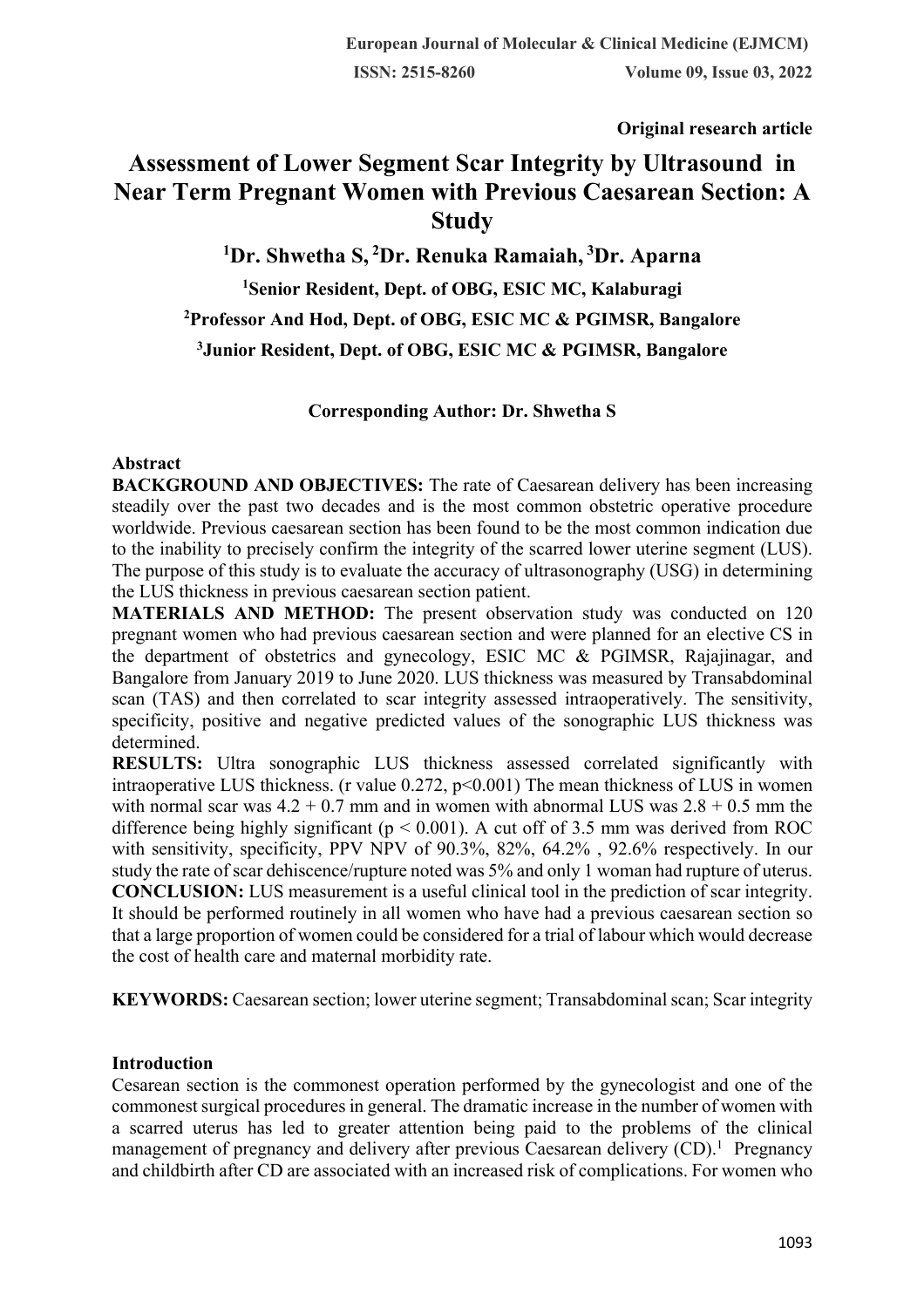have had previous Caesarean section, choices for mode of birth in their next pregnancy are either trial of vaginal birth after Caesarean (VBAC) or an elective repeat caesarean delivery. (ERCD).

Decreased utilization of VBAC and increased rates of ERCD is one of the major factors behind global increase in Cesarean section rates**.** Both VBAC and ERCD have their own risks and benefits. Due to possible complications on both sides, obstetricians need tools which can accurately and reliably estimate the risks of adverse outcomes for each individual woman which is the cornerstone of the most optimal delivery plan. Complications associated with previous CD are scar pregnancy, placental complications (percreta and accreta) and most feared one uterine rupture.Uterine rupture due to dehiscence of the previous C.S scar is one of the most morbid and catastrophic complications that may happen with VBAC trial.<sup>2</sup>Prediction of scar dehiscence/rupture will help in patient selection for VBAC and refine the care offered to a women with previous caesarean delivery. Studies have shown that sonographic evaluation of LUS can be used effectively to assess its integrity and to predict the risk of intrapartum uterine rupture in women with previous CS. Trans Abdominal Scan (TAS) is a simple, non-invasive, cost effective and a safe tool. There is an inverse correlation between LUS thickness and the risk of uterine scar defect. The optimal cut-off value predicting scar dehiscence varied from 2.0 to 3.5 mm for full LUS thickness.3 Sonographic evaluation of uterine scar can help in identifying women at risk and a large proportion of women could be considered for a trial of labour which would decrease the cost of health care and reduce maternal morbidity rate. The prognostic value and applicability of ultrasound needs to be studied further.4

# **MATERIALS AND METHODS**

## **SOURCE OF THE DATA**

The present study was carried out on pregnant women who had previous caesarean section and were planned for an elective CS at 36-40 weeks in the Department of obstetrics and gynaecology, ESIC-PGIMSR, Bangalore from January 2019 to June 2020.

# **INCLUSION CRITERIA:**

- 1. Patient willing to give written informed consent
- 2. Singleton pregnancy
- 3. Maternal age 18-40 years
- 4. Gestational age 36-40weeks
- 5. Cephalic vertex presentation
- 6. Normal amount of liquor
- 7. Normal placental site
- 8. Have one or more previous CS

# **EXCLUSION CRITERIA:**

- 1. Multiple pregnancy
- 2. History of uterine surgery other than CS
- 3. Polyhydramnios or Oligohydramnios
- 4. Low lying placenta
- 5. Malpresentation
- 6. Pregnant women in labour
- 7. Fetal congenital anomaly
- 8. Congenital anomalies of the uterus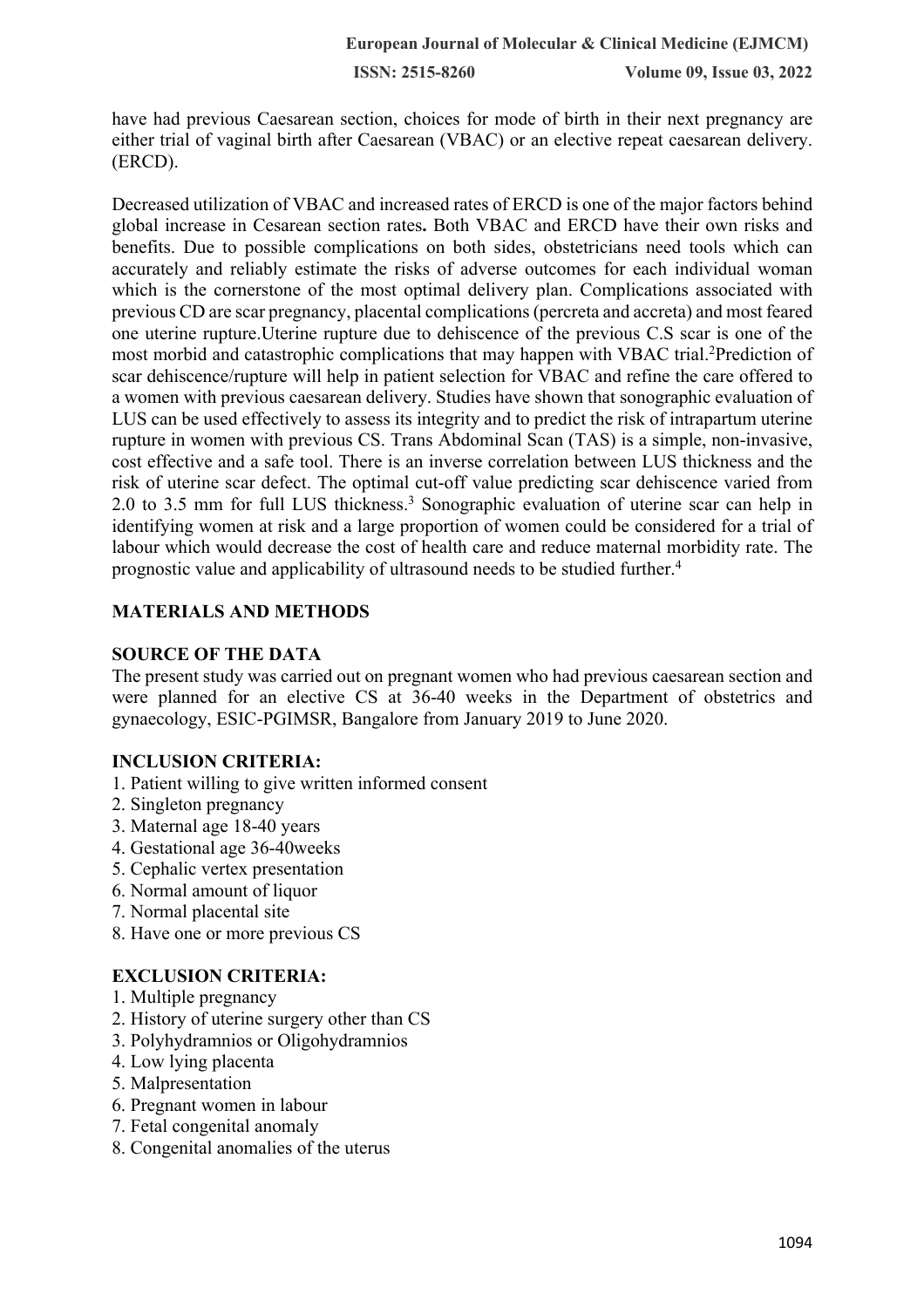# **STATISTICAL ANALYSIS**

All characteristics were summarized descriptively. For continuous variables, the summary statistics of mean± standard deviation (SD) were used. For categorical data, the number and percentage were used in the data summaries and diagrammatic presentation. Chi-square  $(\chi^2)$ test was used for association between two categorical variables.

The formula for the chi-square statistic used in the chi square test is:

$$
\chi_{c}^{2} = \sum \frac{(\mathbf{O}_{i} - \mathbf{E}_{i})^{2}}{\mathbf{E}_{i}}
$$

# **OBSERVATIONS AND RESULTS**

| Table 1: Distribution of Cases according to Age |     |               |  |
|-------------------------------------------------|-----|---------------|--|
| Age (Yrs)                                       | N   | $\frac{6}{6}$ |  |
| $21 - 25$                                       | 25  | 20.8          |  |
| $26 - 30$                                       | 53  | 44.2          |  |
| $31 - 35$                                       | 34  | 28.3          |  |
| $>35$                                           | 8   | 6.7           |  |
| Total                                           | 120 | 100           |  |

| <b>Descriptive Statistics</b> | Min | <b>Max</b> | Mean | <b>SD</b> |
|-------------------------------|-----|------------|------|-----------|
| Age $(Yrs)$                   | n.  | 40         | 29.0 | 4.1       |



**Figure 1 : Distribution of Cases according to Age**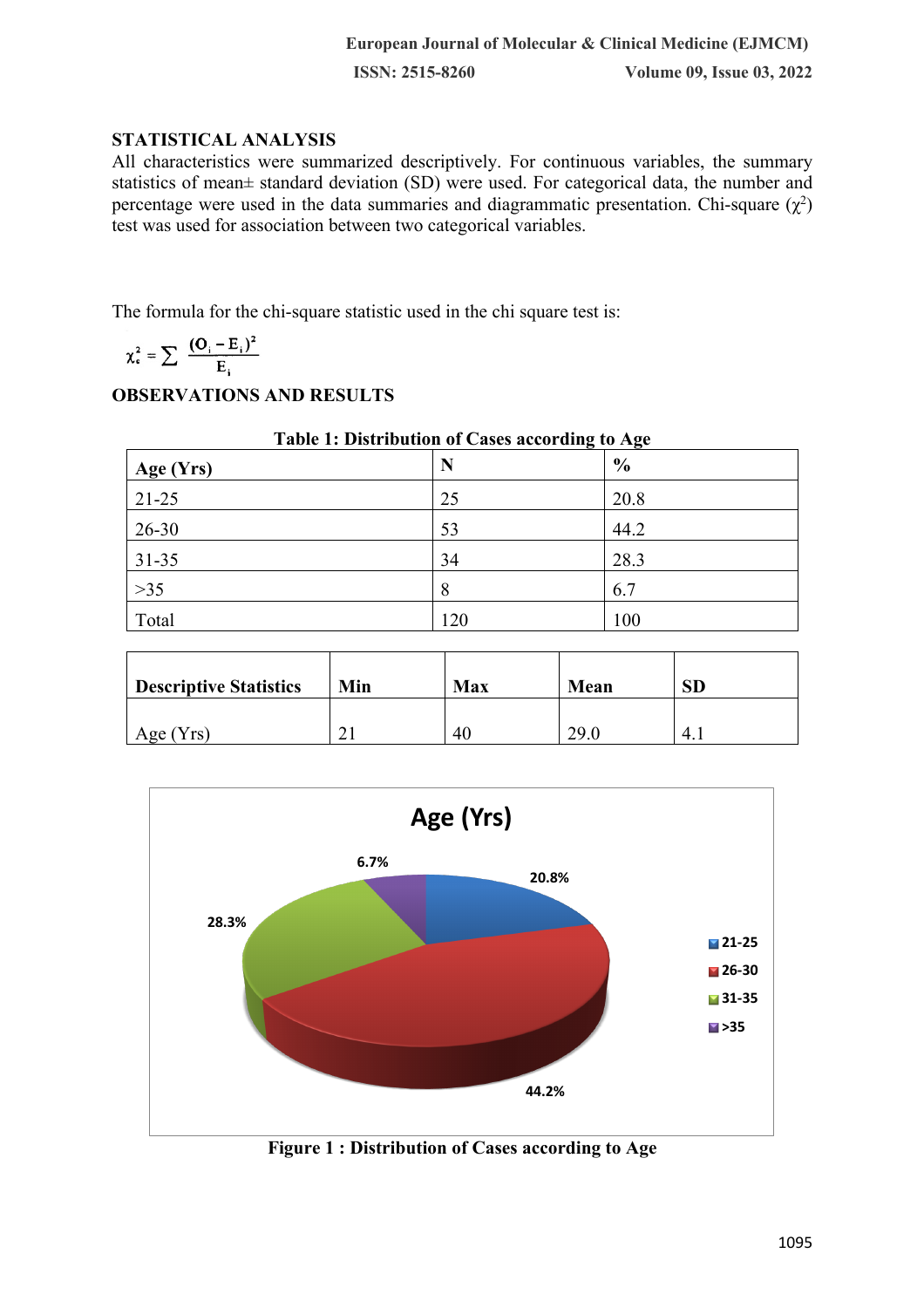#### **European Journal of Molecular & Clinical Medicine (EJMCM)**

**ISSN: 2515-8260 Volume 09, Issue 03, 2022**

In present study, out of 120 women, 25 (20.8%) belonged to the age group 21-25yrs, 53 (44.2%) belonged to 26-30yrs, 34 (28.3%) belonged to 31-35yrs and 8 (6.7%) were above 35 yrs.

The mean age of distribution in our study with a range of 21 - 40 years was 29 years with a SD 4.1 yrs .

| $1$ avit $2$ . Distribution of Cases according to Divil |     |               |
|---------------------------------------------------------|-----|---------------|
| BMI(kg/m <sup>2</sup> )                                 | N   | $\frac{6}{6}$ |
| Normal (18-24.9)                                        | 13  | 10.8          |
| Overweight $(25-29.9)$                                  | 85  | 70.8          |
| Obese $(>30)$                                           | 22  | 18.4          |
| Total                                                   | 120 | 100           |

| Table 2 : Distribution of Cases according to BMI |  |  |
|--------------------------------------------------|--|--|
|                                                  |  |  |



**Figure 2 : Distribution of Cases according to BMI**

In present study out of 120, 13 women (10.8%) had normal BMI, 85 (70.8%) were overweight and 22 (18.4%) were obese.

|             | Table of Distribution of Cases according to 1 OG |               |
|-------------|--------------------------------------------------|---------------|
| POG (wks)   | N                                                | $\frac{6}{6}$ |
| 36-37       | 6                                                |               |
| $37+1 - 38$ | 23                                               | 19.2          |
| $38+1-39$   | 63                                               | 52.5          |
| $>39$ wks   | 28                                               | 23.3          |
| Total       | 120                                              | 100           |

| Table 3 : Distribution of Cases according to POG |  |  |
|--------------------------------------------------|--|--|
|                                                  |  |  |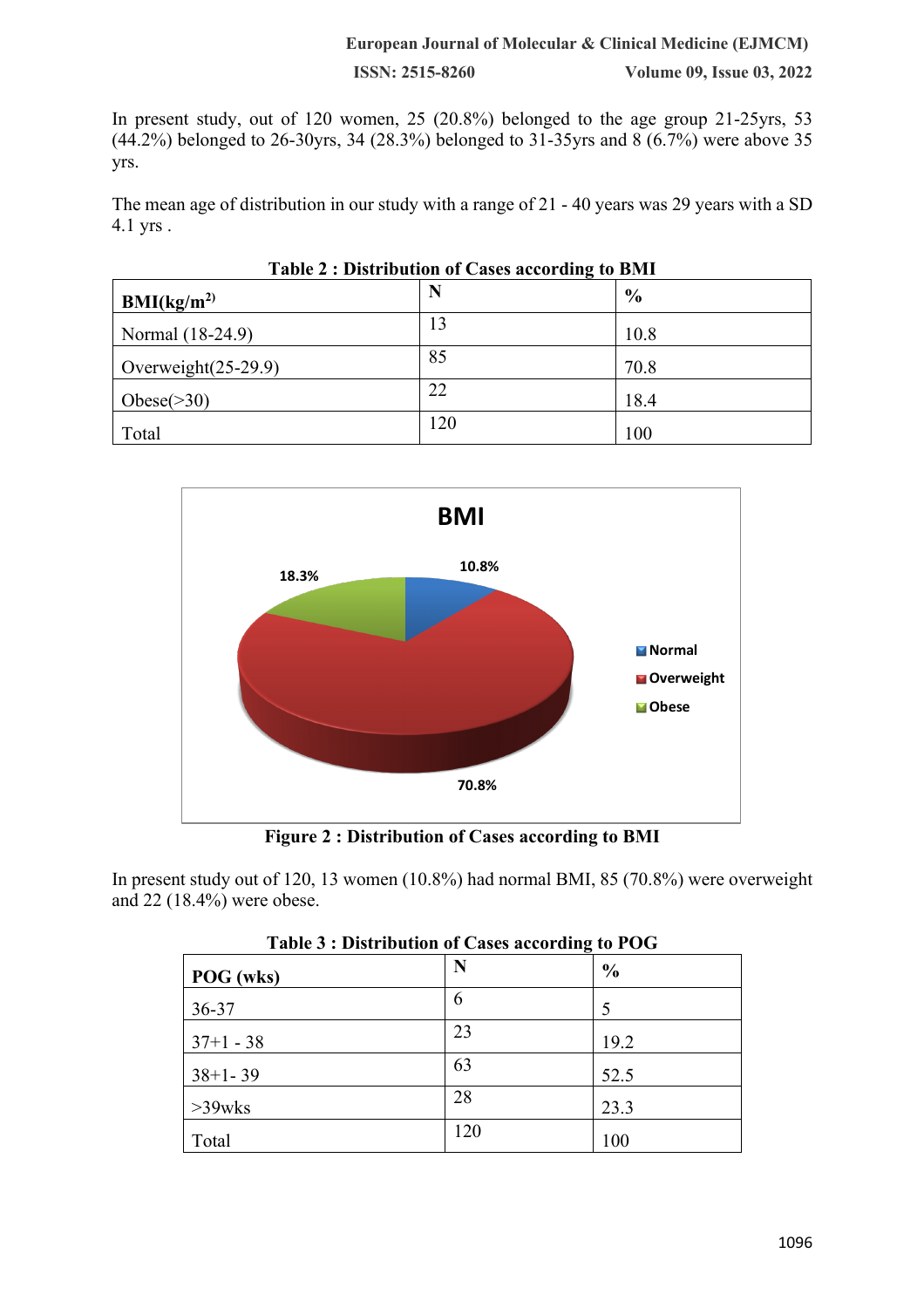

**Figure 3: Distribution of Cases according to POG**

in present study  $6(5\%)$  belonged to the gestational age of  $36 - 37$  weeks, 23 (19.2%) belonged to 37+1 - 38 weeks, 63 (52.5%) belonged to 38+1- 39 weeks and 28 (23.3%) belonged to > 39 weeks. Period of gestation ranged from 36- 40 weeks, majority belonged to >38 weeks POG.

| Parity | Twist is Distribution of Cases according to Furly<br>N | Percentage |
|--------|--------------------------------------------------------|------------|
|        | 99                                                     | 82.5%      |
|        | 18                                                     | 15%        |
|        |                                                        | 2.5%       |

**Table 4: Distribution of Cases according to Parity**



**Figure 4 : Distribution of Cases according to Parity**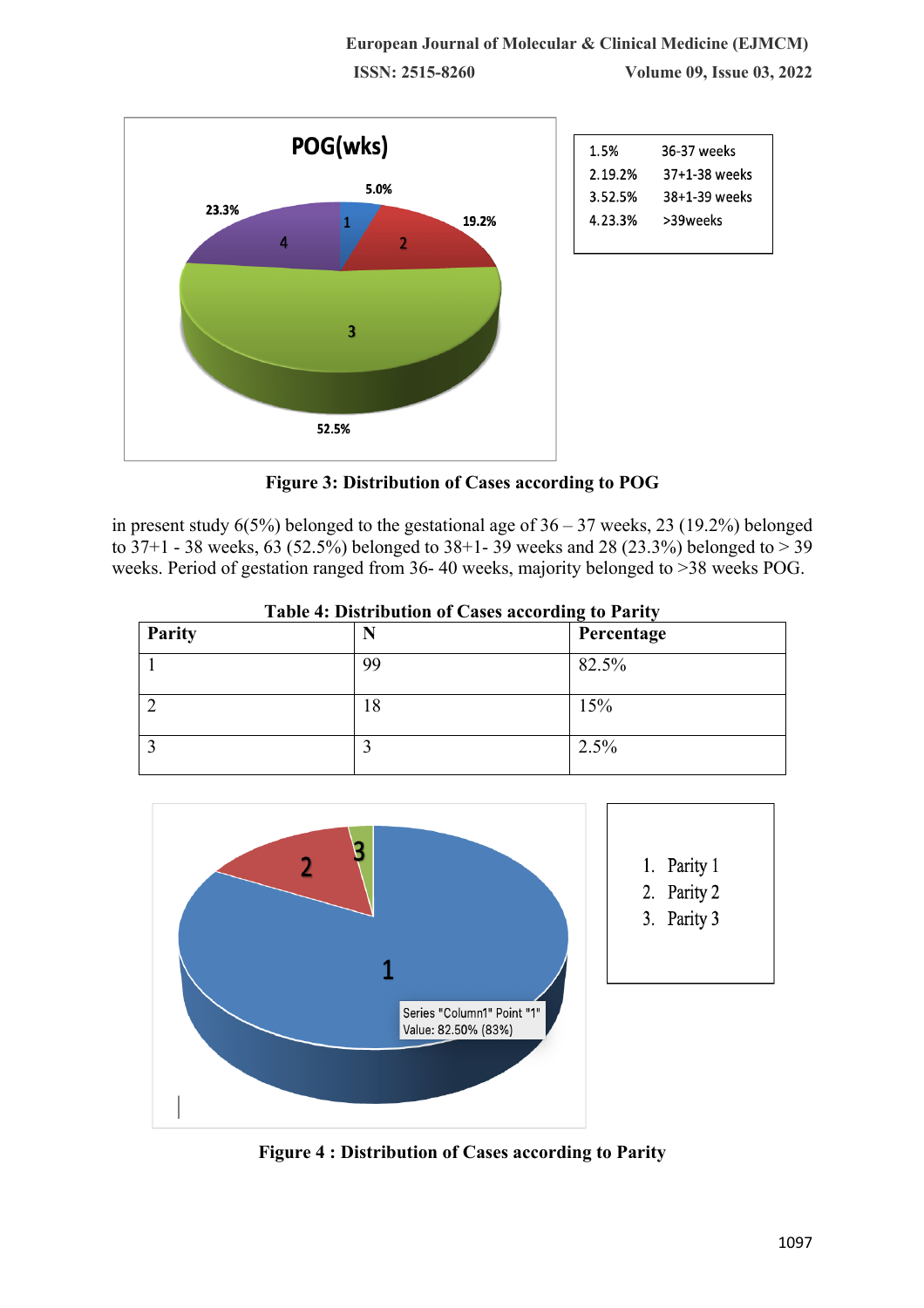In the present study, 99(82.5%) were para1 with previous 1 LSCS, 18(15%) were para2 out of which 13 had previous 2 LSCS and 5 had previous 1 LSCS and 3 (2.5%) were para3 out of which 2 had previous 2 LSCS and 1 had previous 1LSCS

| Table 5: Distribution of Cases according to Number of LSCS |     |               |
|------------------------------------------------------------|-----|---------------|
| No of LSCS                                                 |     | $\frac{6}{9}$ |
|                                                            | 105 | 87.5          |
|                                                            |     | 12.5          |
| Total                                                      | 120 | 100           |

**Table 5 : Distribution of Cases according to Number of LSCS**



**Figure 5 : Distribution of Cases according to Number of LSCS**

In present study 105 women (87.5%) had previous one caesarean section and 15 women (12.5%) had previous two caesarean section.

| Inter caesarean delivery Interval | N               | $\frac{6}{6}$ |
|-----------------------------------|-----------------|---------------|
| $\leq$ years                      | 35              | 29.1          |
| years                             | 26              | 21.7          |
| 4 years                           | 39              | 32.5          |
| >4 years                          | 20              | 16.7          |
| Total                             | $\overline{20}$ | 100           |

| <b>Descriptive Statistics</b> | Min | Max | Mean  | ${\rm SD}$ |
|-------------------------------|-----|-----|-------|------------|
| Interval (years)              |     |     | ن و ب | ن .        |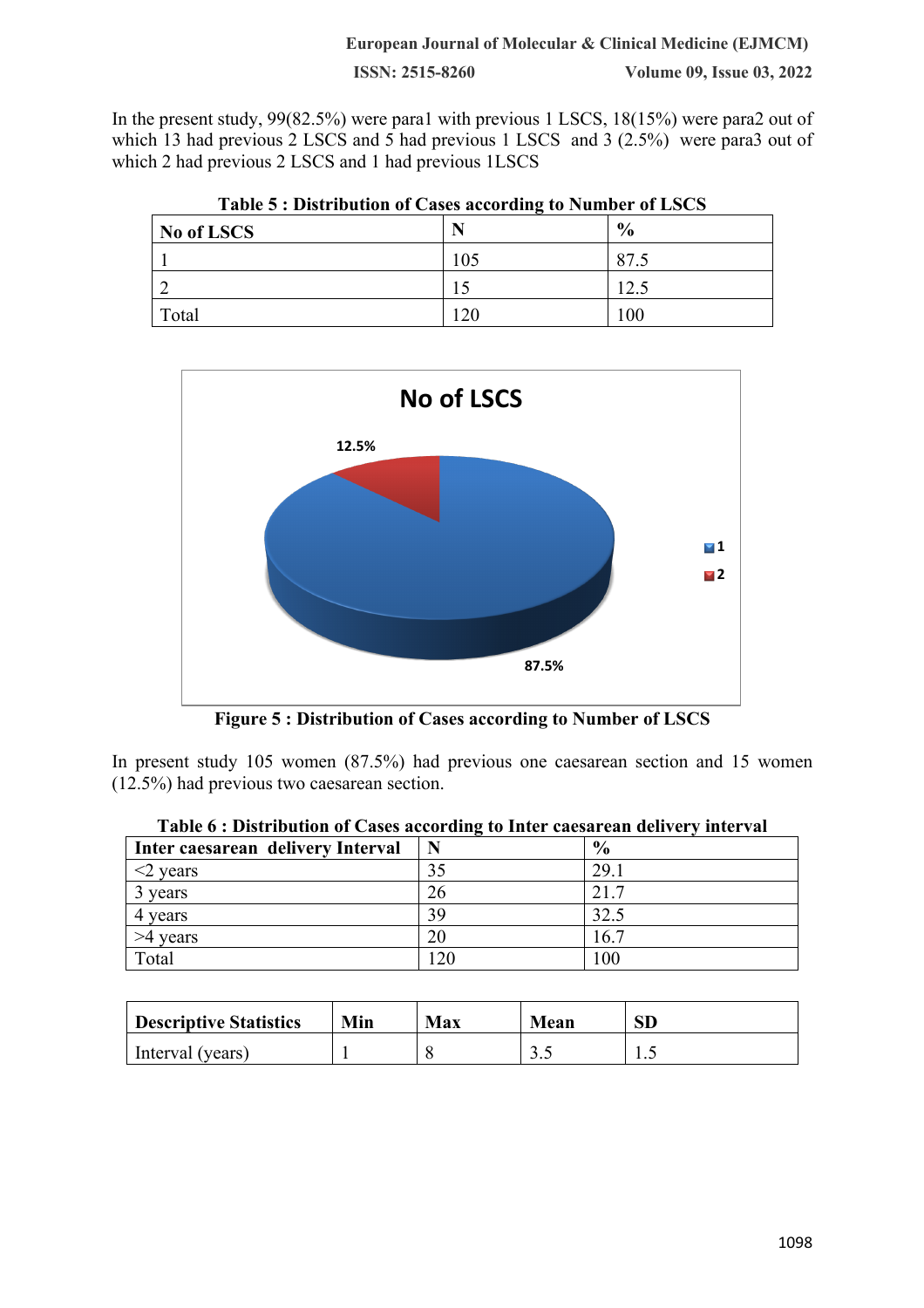

**Figure 6: Distribution of Cases according to Interval**

In present study out of 120 women, the inter caesarean delivery interval of  $\langle 2 \rangle$ rs was seen in 35 (29.2%), 3yrs in 26 (21.7%), 4yrs in 39 (32.5%) and >4yrs in 20 (16.7%).

Out of 120 women 35 (29.2%) had < 2 years of inter delivery interval and 85 (70.8%) had inter delivery interval of > 2years.

The inter delivery interval in our study ranged from 1- 8yrs with a mean of 3.5 years and SD of 1.5.

| Table <i>T</i> • Distribution of Cases according to H/O Tagmar Denvery |    |               |  |
|------------------------------------------------------------------------|----|---------------|--|
| <b>H/O Vaginal Delivery</b>                                            |    | $\frac{6}{9}$ |  |
| Yes                                                                    |    |               |  |
| No                                                                     | 14 | 95            |  |
| Total                                                                  | 2( | 00            |  |

**Table 7 : Distribution of Cases according to H/O Vaginal Delivery**



**Figure 7 : Distribution of Cases according to H/O Vaginal Delivery**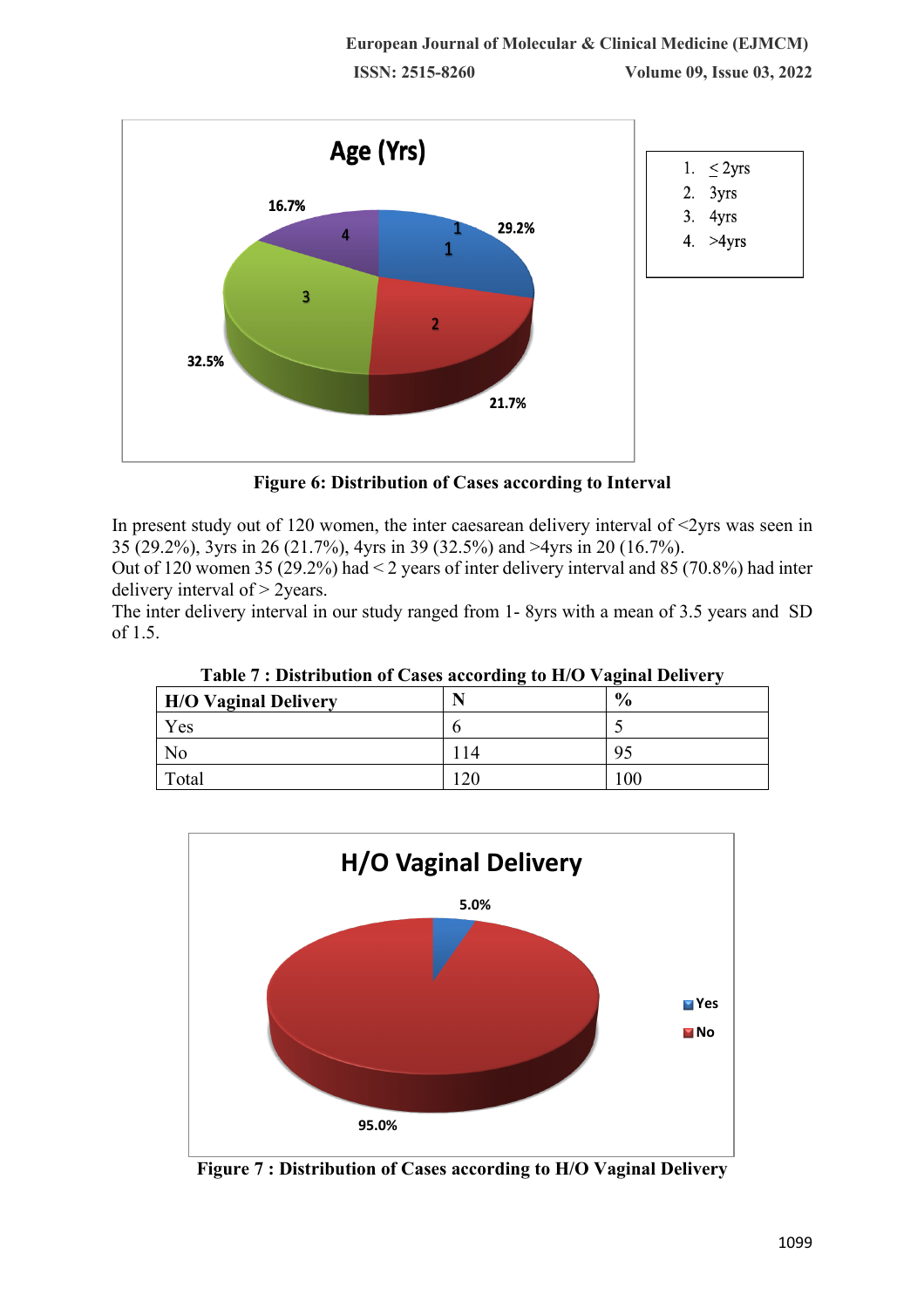In present study 6 women (5%) had a history of vaginal delivery prior to caesarean section and 114 women (95%) had no h/o vaginal deliveries.

# **DISCUSSION**

# **Table 8: Comparison of cases according to degree of correlation between sonographic LUS thickness and intraoperative caliper LUS thickness.**

|                | <b>Present study</b> | al <sup>8</sup> | Azeem A et   Lahiri S et   Tazion S et   Sushma<br>$ $ al <sup>9</sup> | al <sup>6</sup> | et al $10$ |
|----------------|----------------------|-----------------|------------------------------------------------------------------------|-----------------|------------|
| <b>p</b> value | $\leq 0.003$         | < 0.0001        | < 0.05                                                                 | < 0.001         | < 0.0001   |
| r value        | 0.272                | 0.95            | 0.63                                                                   | ۰               | -          |

In present study there was significant positive correlation between sonographic LUS thickness and intraoperative caliper LUS thickness (p value <0.003, r value 0.272) similar to other studies as in Azeem A et al (p value  $\leq 0.0001$ , r value 0.95), Lahiri S et al (p value  $\leq 0.05$ , r value 0.63). Tazion S et al (p value  $\leq 0.001$ ) and Sushma V et al (p value  $\leq 0.0001$ ).

# **Sonographic LUS Thickness**

#### **Table 9: Comparison of Cases according to mean sonographic LUS thickness**

|                                                          | <b>Present</b><br>study | Vedantham<br>H<br>et al $5$ | Sushma<br>al <sup>10</sup> | Vet   Azeem A et   Tazion<br>al <sup>8</sup> | et al $6$ |
|----------------------------------------------------------|-------------------------|-----------------------------|----------------------------|----------------------------------------------|-----------|
| <b>Mean</b> sonographic $3.8 + 0.9$<br>LUS thickness(mm) |                         | $3.4 + 0.6$                 | $3.4 + 1.2$                | $2.5 + 0.4$                                  | 2.5       |

In present study the mean sonographic LUS thickness was  $3.8 + 0.9$ mm, Vedantham H et (3.4)  $+ 0.6$ mm), Sushma V et al  $(3.4 + 1.2$ mm), Azeem AA et al  $(2.5 + 0.4$ mm) and Tazion S et al (2.5mm).

#### **Table 10: Comparison of Cases according to mean sonographic LUS thickness in abnormal LUS (Grade II, III & IV) 19**

|                                                                  | <b>Present study</b> $\int$ Gargy S et al $^{11}$ | Vedantham H et   Azeem A et al $^8$<br>al <sup>-</sup> |             |
|------------------------------------------------------------------|---------------------------------------------------|--------------------------------------------------------|-------------|
| sonographic $\vert 2.8 + 0.5 \vert$<br>Mean<br>LUS thickness(mm) | $2.1 + 0.9$                                       | $2.9 + 0.5$                                            | $1.9 + 0.5$ |

In present study the mean sonographic LUS thickness in women with abnormal LUS was 2.8  $+ 0.5$ mm, in Gargy S et al  $(2.1 + 0.9$ mm), Vedantham H et al  $(2.9 + 0.5$ mm) and Azeem A et al  $(1.9 + 0.5$ mm).

#### **Table 11: Comparison of cases according to cut off value of sonographic LUS thickness indicative of scar integrity.**

| Sl no | <b>Studies</b>                 | Cut off value     |
|-------|--------------------------------|-------------------|
| 1.    | <b>Present study</b>           | $3.5$ mm          |
| 2.    | Gargy S et al <sup>11</sup>    | 3.5 <sub>mm</sub> |
| 3.    | Rozenberg et al <sup>12</sup>  | 3.5 <sub>mm</sub> |
| 4.    | Vedantham H et al <sup>5</sup> | 3.5 <sub>mm</sub> |
| 5.    | Sushma Vet al <sup>10</sup>    | $3.5$ mm          |
| 6.    | Jha NNS et al <sup>7</sup>     | 3mm               |
| 7.    | Jajoo SS et al <sup>4</sup>    | 3.9 <sub>mm</sub> |
| 8.    | Tazion S et al <sup>6</sup>    | $2.5$ mm          |
| 9.    | Azeem A et al <sup>8</sup>     | $2.4$ mm          |

In the present study the cut off value of sonographic LUS thickness indicative of scar integrity ( Grade I) 19 was 3.5mm , Gargy S et al (3.5mm), Rozenberg et al (3.5mm), Vedantham et al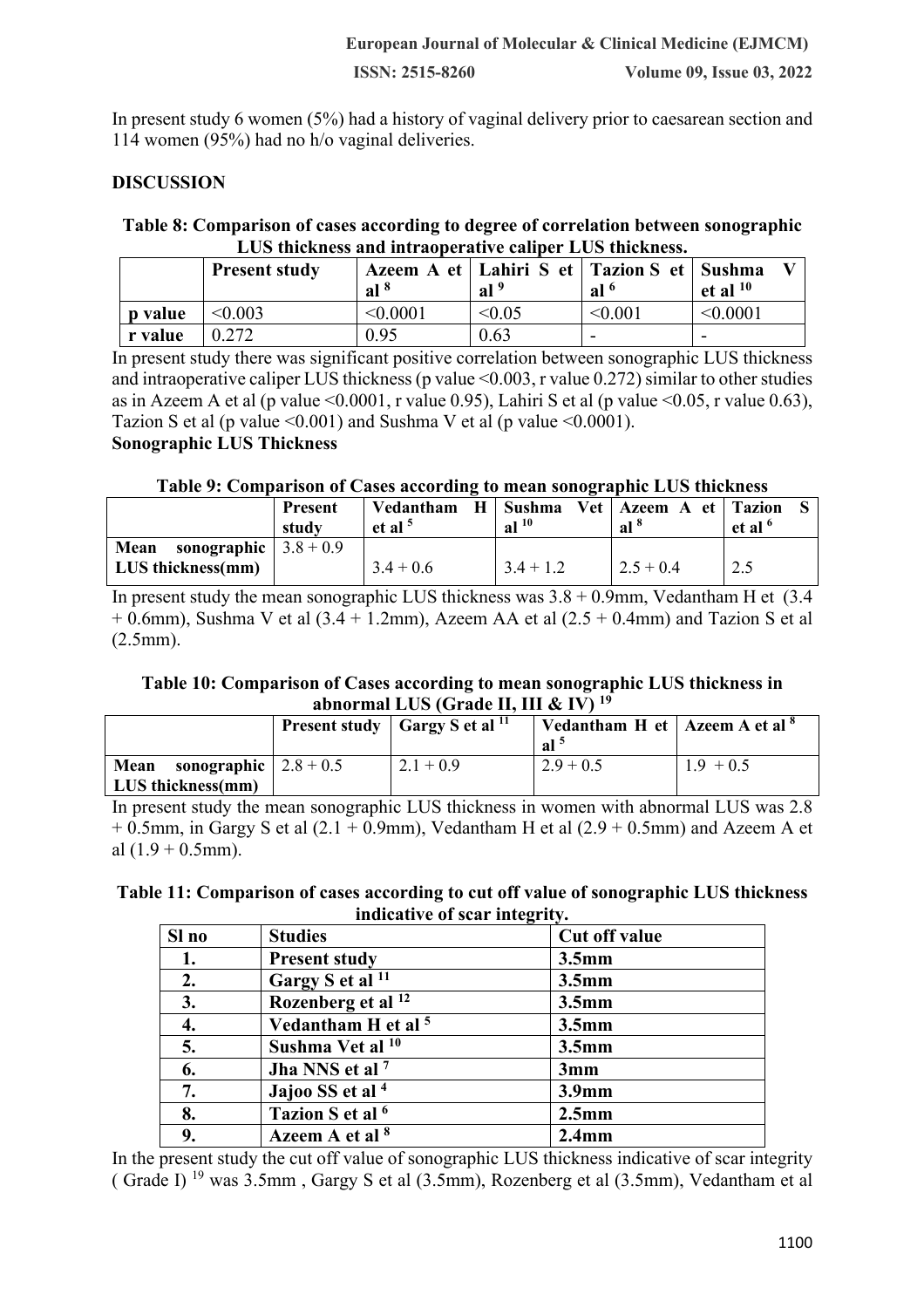(3.5mm), Sushma V et al (3.5mm ), Jha NNS et al (3mm), Jajoo SS et al (3.9mm), Tazion S et al (2.5mm) and Azeem A et al (2.4mm).

|                    | <b>Present</b><br>study | <b>Gargy S et al   Rozenberg</b><br>п | et al $^{12}$ | Vedantham H et   Sushma<br>al <sup>5</sup> | Vet al $10$       |
|--------------------|-------------------------|---------------------------------------|---------------|--------------------------------------------|-------------------|
| Cut off value      | $3.5$ mm                | 3.5 <sub>mm</sub>                     | 3.5mm         | 3.5 <sub>mm</sub>                          | 3.5 <sub>mm</sub> |
| <b>Sensitivity</b> | 90.3%                   | 90%                                   | 88%           | 92.6%                                      | 86.6%             |

| Table 12: Comparison of cases according to sensitivity of the cut off value |  |  |  |
|-----------------------------------------------------------------------------|--|--|--|
|                                                                             |  |  |  |

In the present study with a cut off value of 3.5mm the sensitivity of sonographic measurement was 90.3%, Gargy S et al (90%), Rozenberg et al (88%), Vedantham et al (92.6%) and Sushma Vet al (86.6%).

|                     | <b>Present</b><br>study | <b>Brahmalakshmy</b><br>et al $^{13}$ | Rozenberg<br>et al $^{12}$ | Vedantham<br>H et al $5$ | Montanari<br>et al $^{14}$ |
|---------------------|-------------------------|---------------------------------------|----------------------------|--------------------------|----------------------------|
| off<br>Cut<br>value | $\frac{3.5}{mm}$        | 3.5 <sub>mm</sub>                     | $3.5$ mm                   | 3.5mm                    | 3.5mm                      |
| <b>Specificity</b>  | 82%                     | 81.1%                                 | 73.2%                      | 74.3%                    | 75%                        |

**Table 13: Comparison of cases according to specificity of cut off value**

In the present study with a cut off value of 3.5mm the specificity of sonographic measurement was 82%, Bramhalakshmy et al (81.1%), Rozenberg et al (73.2%), Vedantham et al (74.3%) and Montanari et al (75%).

# **CONCLUSION**

Ultrasonographic evaluation of LUS thickness correlated significantly with intraoperative LUS thickness when measured between 36-40 weeks and risk of abnormal scar increases significantly when thickness is 3.5mm or less. In present study with a cutoff value of 3.5 mm the sonographic measurement of LUS has a Negative predictive value (NPV) of 92.6% and Positive predictive value (PPV) of 64.2% which correlates with other similar studies. High NPV confirms that a thick LUS is usually strong and encourages obstetricians to offer the patient TOLAC when the LUS thickness is > 3.5mm. Hence sonographic assessment of LUS is an excellent, noninvasive and cost effective method for safely predicting scar integrity and can be recommended to be routinely incorporated in antenatal workup of a woman with previous caesarean section for making decision on the mode of delivery.

# **REFERENCE**

- 1. American College of Obstetricians and Gynecologists, Society for Maternal-Fetal Medicine. Obstetric care consensus no.1: safe prevention of the primary cesarean delivery. Obstet Gynecol. 2014;123(3):693–711.
- 2. Leung AS, Leung EK, Paul RH. Uterine rupture after previous cesarean delivery: maternal and fetal consequences. Am J Obstet Gynecol. 1993 Oct;169(4):945–50.
- 3. Jose R, Vijayaselvi R, Rebekah G, Thomas A. Transvaginal Ultrasonographic Measurement of Lower Uterine Segment in Term Pregnant Patients with Previous Cesarean Section. Open J Obstet Gynecol. 2015 Sep 24;5(11):720–6.
- 4. Jajoo S, Priyank J. SONOGRAPHIC PREDICTION OF SCAR DEHISCENCE IN WOMEN WITH PREVIOUS CAESAREAN SECTION. J Evid Based Med Healthc. 2018 Jan 1;5:71–4.